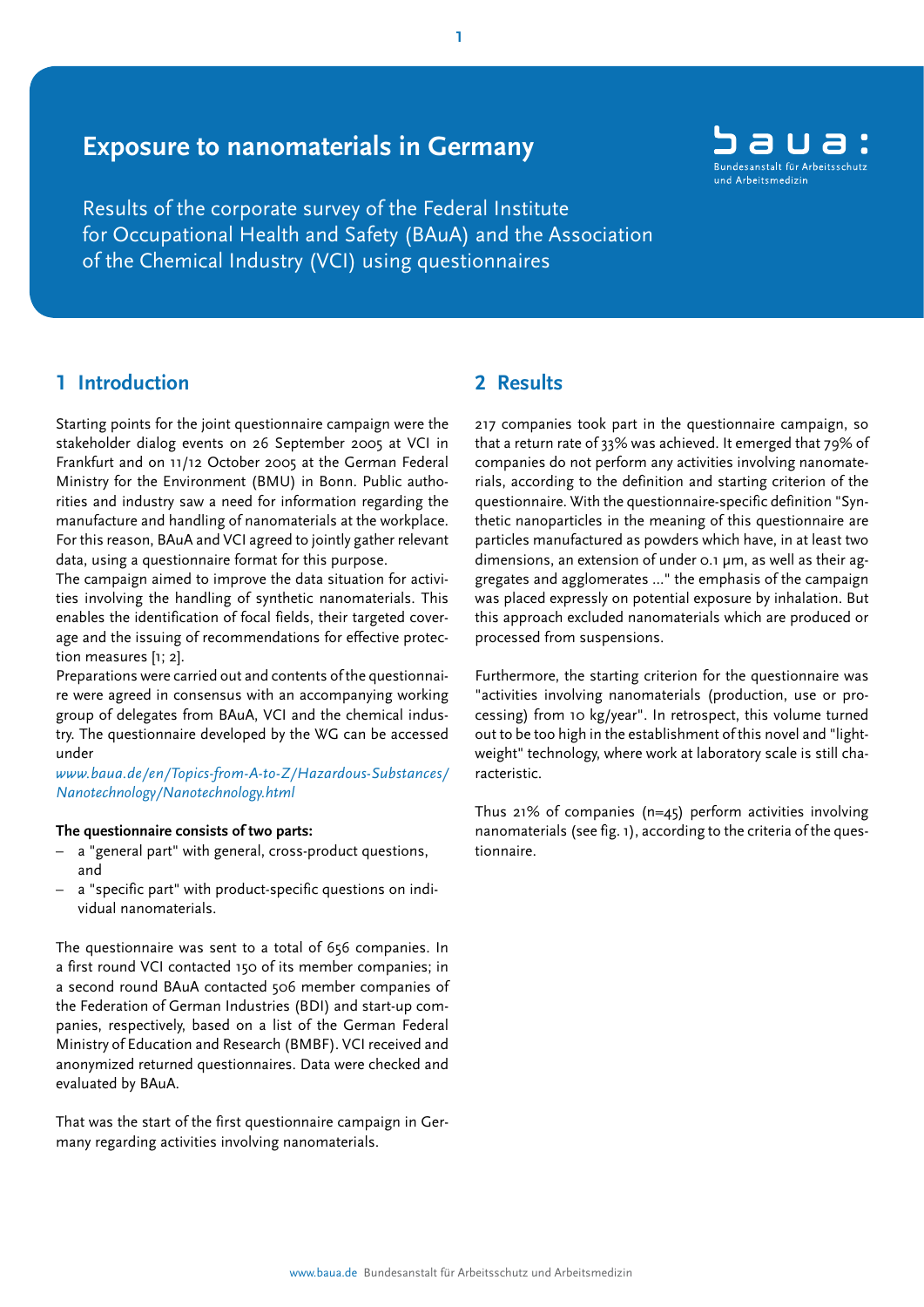#### **2.1 General part of the questionnaire**

Activities involving nanomaterials are essentially characterized by use (12%; n=26) and production and use  $(6\%; n=13)$ . Only 1% of companies (n=2) can be seen purely as producers (see fig. 1).



**Fig. 1 Companies with activities involving nanomaterials** 

Most companies (40%; n=18) carry out activities involving nanomaterials in rather small volumes of only 10 to 100 kg per annum. When adding companies with volumes of  $<$  10 kg/ year (who responded ignoring the starting criterion of > 10 kg/ year), this share increases to 51% (n=23). It can be assumed that this share would have been even higher without the given starting criterion. By contrast, only 11% of companies (n=5) produce nanomaterials in volumes of over 100 tons/year.

**Fig. 2 shows annual levels of ac-**Fig. 2 shows annual levels of activities involving nanomaterials, broken down by VCI and BDI member companies, respec-<br>tively it assesses that conscielly companies who handle name **broken down by VCI and BDI**  materials in volumes of < 100 kg/year are BDI members and, most probably, fall in the group of start-ups (see fig. 2) . with<br>larger company sizes, the number of VCI members increases. Companies with annual activities involving nanomaterials in<br>volumes of > 1000 tons/vear are exclusively VCL members tively. It emerges that especially companies who handle nanomost probably, fall in the group of start-ups (see fig.  $2)^1$ . With volumes of > 1000 tons/year are exclusively VCI members.



**Fig. 2 Levels of activities involving nanomaterials (n=45)** 

1 The questionnaire did not ask whether businesses were "young nanotechnology companies". Therefore, only an assumption can be made here.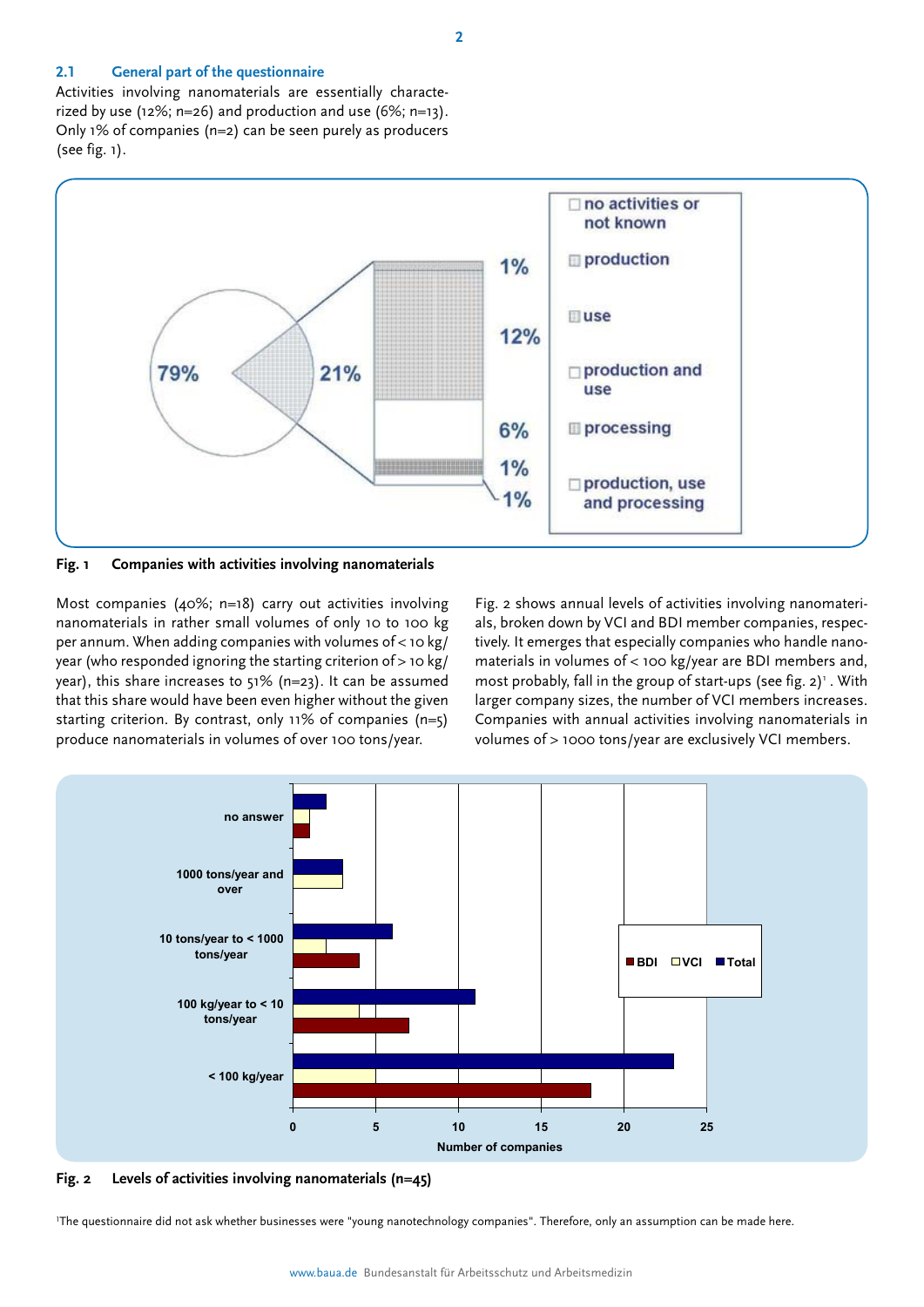The question regarding the number of workers who perform activities involving nanomaterials was answered by 71% of companies  $(n=32)$  with 1 to 9 workers (fig. 3). Out of these 32 companies, 75% are BDI members and probably start-up companies<sup>1</sup>. In only 4 companies (9%) there are over 250 workers who perform activities involving nanomaterials.



**Fig. 3 Number of workers who perform activities involving nanomaterials (n=45)** 

Obviously the number of workers, who are engaged in the production and use of nanomaterials, is limited. Once more the large share of start-up companies is reflected. In the middle range (50 to 249 workers) only 1 company took part in the questionnaire campaign.

In the general part of the questionnaire, first data on exploratory and regular measurements of exposure were gathered.

Taken into account were both gravimetric measuring of the alveolar and respirable dust fraction (standardized methods) and measuring of the particle number concentration (not yet standardized as new methods for nanoparticles).

31% (n=14) of companies carry out regular or mainly exploratory measurements at workplaces with activities involving nanomaterials. When linking the evaluation of exposure measurements for activities involving nanomaterials with tonnage, a more distinct picture is obtained (fig. 4)



**Fig. 4 Exposure measurements in activities involving nanomaterials (n=45)**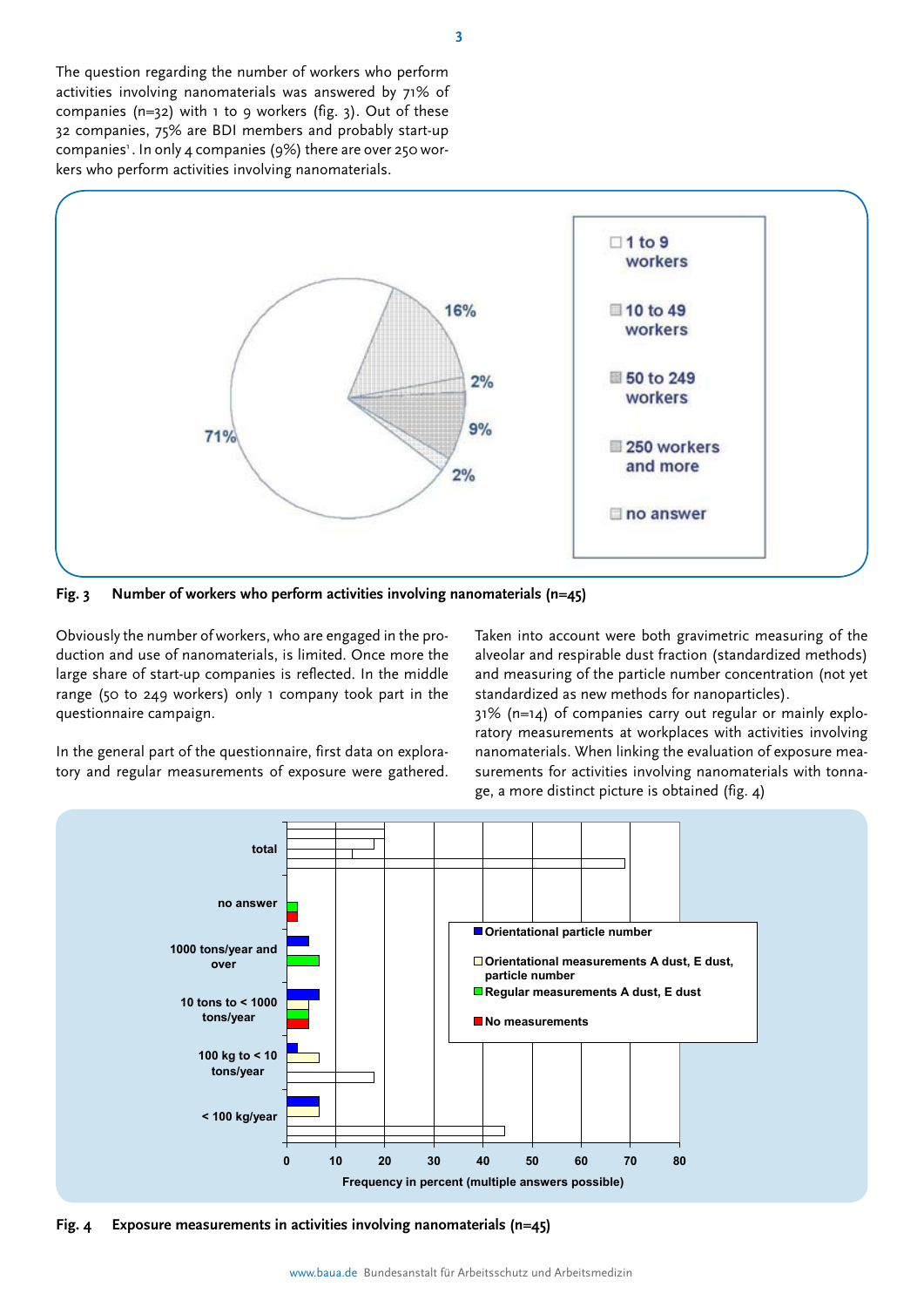Most companies who do not carry out measurements are companies who produce or handle nanomaterials in volumes of under 100 kg/year. By contrast, in larger companies (> 10 tons/year) measurements of the A and E dust fractions are carried out regularly. It is encouraging that exploratory measurements of the particle number concentration were already performed by altogether 9 companies, even though these measurements are highly work and cost-intensive. The fact that these measurements are performed for activities involving nanoparticles in small volumes (< 100 kg/year) and also by larger companies shows that both start-up companies and larger companies are aware of the sensitive nature of the nanomaterials issue. A question regarding amounts of exposure was asked in the specific part of the questionnaire.

The question whether companies had information on potential health effects of nanomaterials produced or used by the companies was answered with "yes" by  $58\%$  (n=26). This means in particular occupational medicine data (19%), occupational medicine data and other information (15%), as well as occupational medicine and epidemiological data (16%). Furthermore it was, inter alia, pointed to biocompatibility according to German standard DIN 10993-1, in-vitro studies, clinical studies and literature research. Once more, companies without any information on health effects of produced or handled nanomaterials (40%; n=18) are mainly companies who perform activities involving nanomaterials in volumes of  $<$  100 kg/year (n=10).

According to information from the companies, no particlespecific health complaints among their workers were known in any company at the time of our campaign.

As Federal Institute of Occupational Health and Safety (BAuA) we are particularly happy about the trust shown to us by companies, which is reflected in answering questions 5 to 8 of the questionnaire. In total, 42% (n=19) of companies are interested in support from BAuA in exploratory exposure assessments within research projects. This is an excellent opportunity for us to also invite companies, who did not take part in the questionnaire campaign, to directly contact BAuA if they are interested in exploratory exposure assessments.

As many as 47% (n=21) of companies are interested in noncompulsory advice from BAuA on occupational medicine aspects of activities involving nanomaterials.

A further question was about the passing on of information to customers on potential hazards of nanomaterials (customer information, fig. 5).



**5** 

**3** 

**2** 

**Fig. 5 Information to customers about potential hazards of nanomaterials (n=45)** 

**No answer**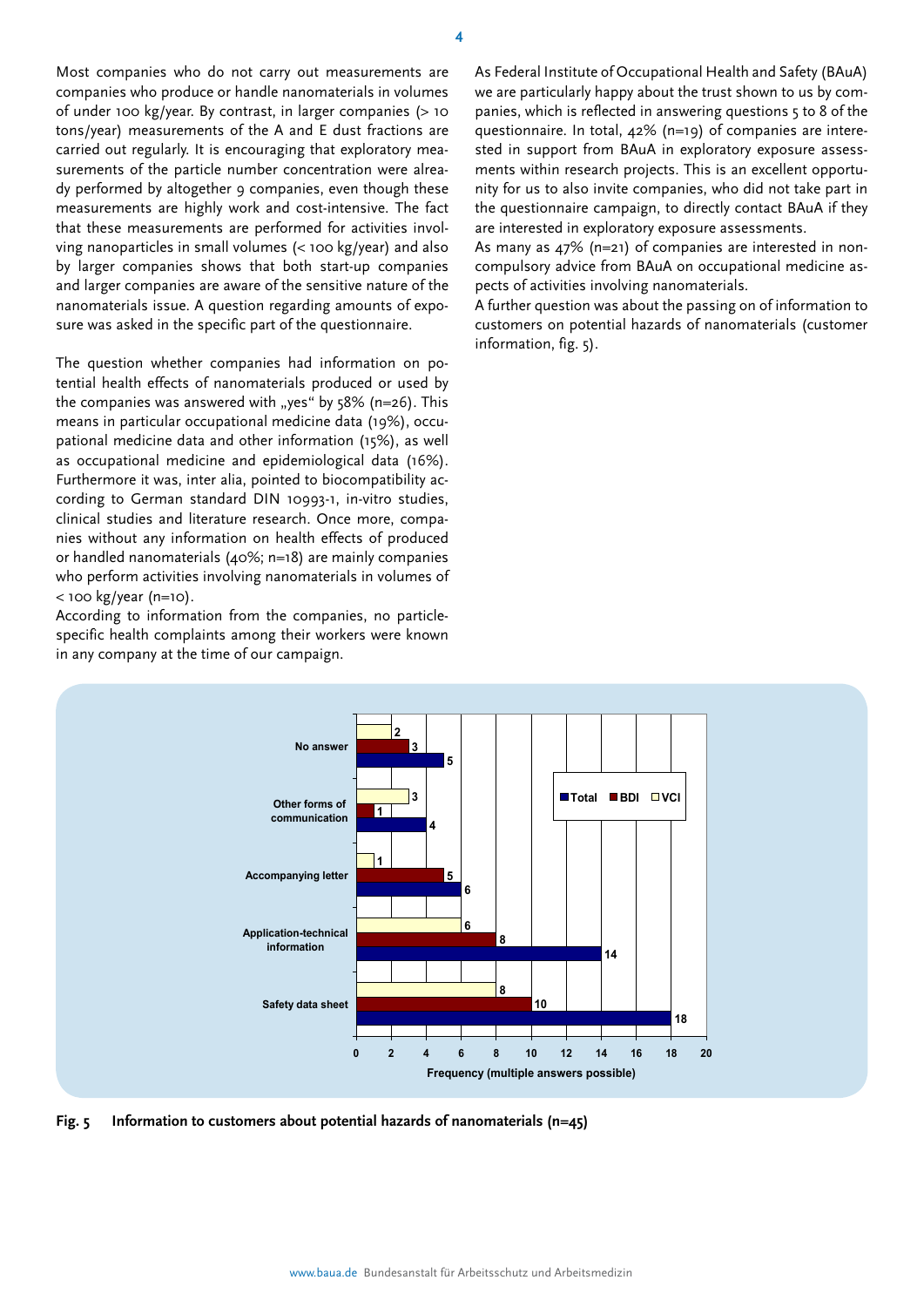25 companies (56%) pass on information on potential hazards of nanomaterials to their customers. For the other companies (44%) the question is not relevant because of the processing form of nanomaterials, or no information at all is passed on. Fig. 5 shows that information on potential health hazards is passed on mainly in safety data sheets or through other application-technical information, followed by accompanying letters or other forms of communication. No significant differences are discernible between VCI and BDI member companies, respectively.

For lower production or handling volumes (< 10 tons/year) mainly users pass on information in safety data sheets or through other application-technical information, whereas for higher production or handling volumes (> 10 tons/year) information is provided by producers and users.

#### $2.2$ **2.2 Specific part of the questionnaire**

The specific part of the questionnaire was designed in such a way that companies were requested to complete one separate "extra questionnaire" for each individual nanomaterial which is produced, used or handled in a company, in order to gather

product-specific data. Unfortunately, there were frequently multiple answers in one questionnaire (i.e. two or more products were entered in one and the same "extra questionnaire"). Replies to queries from VCI showed that several nanomaterials are dealt with in parallel, in terms of time and work area, in some companies. For this reason, the companies saw no point in a breakdown of information. Consequently, certain data from the specific part of the questionnaire can be evaluated only with limitations, especially as the course of action taken by some companies makes a substance-specific evaluation more difficult and does not enable any conclusions regarding produced/handled volumes per individual substance.

20 companies produce, use or process only 1 nanomaterial each; further 10 companies produce, use or process 2 nanomaterials each. This means that 70% of companies handle 2 products at most. In companies handling only 1 nanoproduct, the most frequently produced, used or processed products are silicic acids and titanium dioxide, followed by iron oxide, other metal powders, silicates and pharmaceutical active substances (fig. 6). Unfortunately, no such conclusions were possible for companies handling several products.



**Fig. 6 Number of companies who produce, use or process nanomaterials (n=43)** 

As some companies produce several products, the products  $(n=70)$  – and not the companies  $(n=45)$  – are taken as basic total in this and the following evaluations.

For 85% of products (n=60) the primary particle sizes of nanomaterials are known. When stating maximum primary particle sizes (D50) of nanomaterials, the range of 20 to 50 nm was mentioned most frequently.

Evaluating activities in the handling of nanomaterials turned out very difficult, because a free text field was provided in the questionnaire for this purpose. When listing and comparing activities, it was found that mixing and dispersing were performed most frequently (n=37), followed by filling and bagging (n=31) and loading and decanting (n=17). Here, it must be observed that multiple answers were, of course, possible – i.e. activities are performed in parallel.

Questions regarding exposure at the workplace were evaluated in a product-related approach, too. Fig. 7 shows that exposures (A and E dust<sup>2</sup>) are not known at 72% of workplaces. It can be assumed that most activities are carried out with laboratory ventilation and involving small quantities of nanomaterials, so that gravimetric measuring – especially for substances without threshold values (e.g. TiO2) – is not performed. By contrast, E dust concentration and A and E dust concentrations, respectively, are known at 17% of workplaces.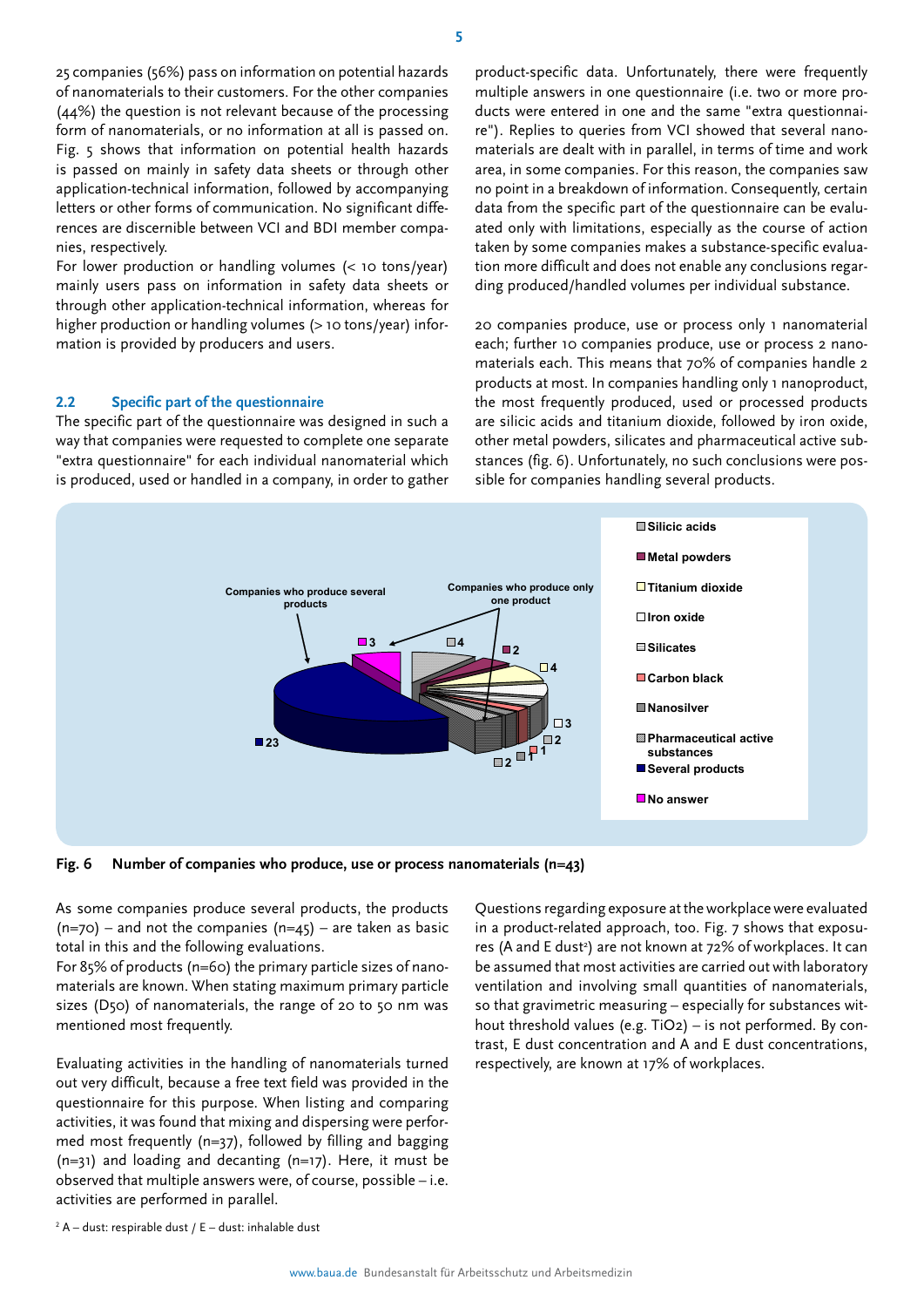

**6** 

**Fig. 7 Exposure measuring at the workplace (product-related, n=70)** 

Regarding particle number concentrations, the situation is similar. Particle number concentrations of nanoparticles are known at 13% of workplaces, while exposures are not known at 78% of workplaces. Particle size distribution is known at only 16% of workplaces with activities involving nanomaterials (78% unknown and 6% no answer).

Especially here BAuA sees considerable need for action, because – due to the complexness of the matter and already in the near future – in particular SMEs will be unable to perform, without external help, exploratory exposure measurements at workplaces involving nanomaterials.

The following table lists exposures at workplaces in activities involving nanomaterials. Here, it must be pointed to the small number of measured data and to the fact that standardized measuring methods and measuring strategies are partly not available as yet.

In view of the small number of measured data and the following observations, it is still too early to give general assessments of amounts of exposure in activities involving nanomaterials.

When taken separately from substance-specific threshold values and the nanoscale component, data from gravimetric measuring indicate compliance with general dust limit values. By contrast, particle number concentrations require commenting here, because there are no relevant threshold values for workplace or environment as yet. As mentioned earlier, existing measuring systems and measuring strategies for the particle number concentration of nanoparticles are not yet standardized, i.e. measuring systems are used that meet the stateof-the-art but remain to be validated through test standards. The need to develop generally applicable measuring strategies is made evident by the results of first measurements at relevant workplaces: It is not enough to determine the particle number in the work area. Additionally, outside air concentrations (nanoparticles are ubiquitous) need to be included, and further particle emitters (welding, separating cutting, diesel vehicles etc) in the direct surroundings of the workplace need to be quantified, in order to obtain representative measured data [3; 4; 5].

These items of background information must be considered when assessing the particle number concentrations in table 1. As the questionnaire asked, in an undifferentiated manner, about particle number concentration in the work area (irrespective of the measuring system), it can be assumed that stated data refer not only to product particles but include outside air and background emitters.

The maximum values in particle size distribution – here, too, multiple answers were possible – are between 200 and 500 nm and between 1000 and 5000 nm, respectively. Due to the small number of data, these results do not enable any general conclusions regarding the agglomeration behavior of nanoparticles.

The questionnaire campaign ended with questions about protection measures taken in activities involving nanomaterials in the companies. The question whether protection measures (product-related) are taken was answered with "yes" by 93%

|                            | E dust concentration $[mg/m3]$ | A dust concentration<br>[ $mg/m3$ ] | Particle number con-<br>centration $[T/cm3]$ |
|----------------------------|--------------------------------|-------------------------------------|----------------------------------------------|
| Number of measured<br>data | וו                             | 8                                   |                                              |
| Arithmetic mean value      | 3.0                            | 0.9                                 | $2.7E + 05$                                  |
| Standard deviation         | 2.8                            | 1.0                                 | $3.2E + 05$                                  |
| Geometric mean value       | 2.0                            | 0.5                                 | $1.1E + 05$                                  |
| Minimum                    | 0.2                            | 0.1                                 | $0.1E + 05$                                  |
| Maximum                    | 10.0                           | 3.0                                 | $6.0E + 05$                                  |

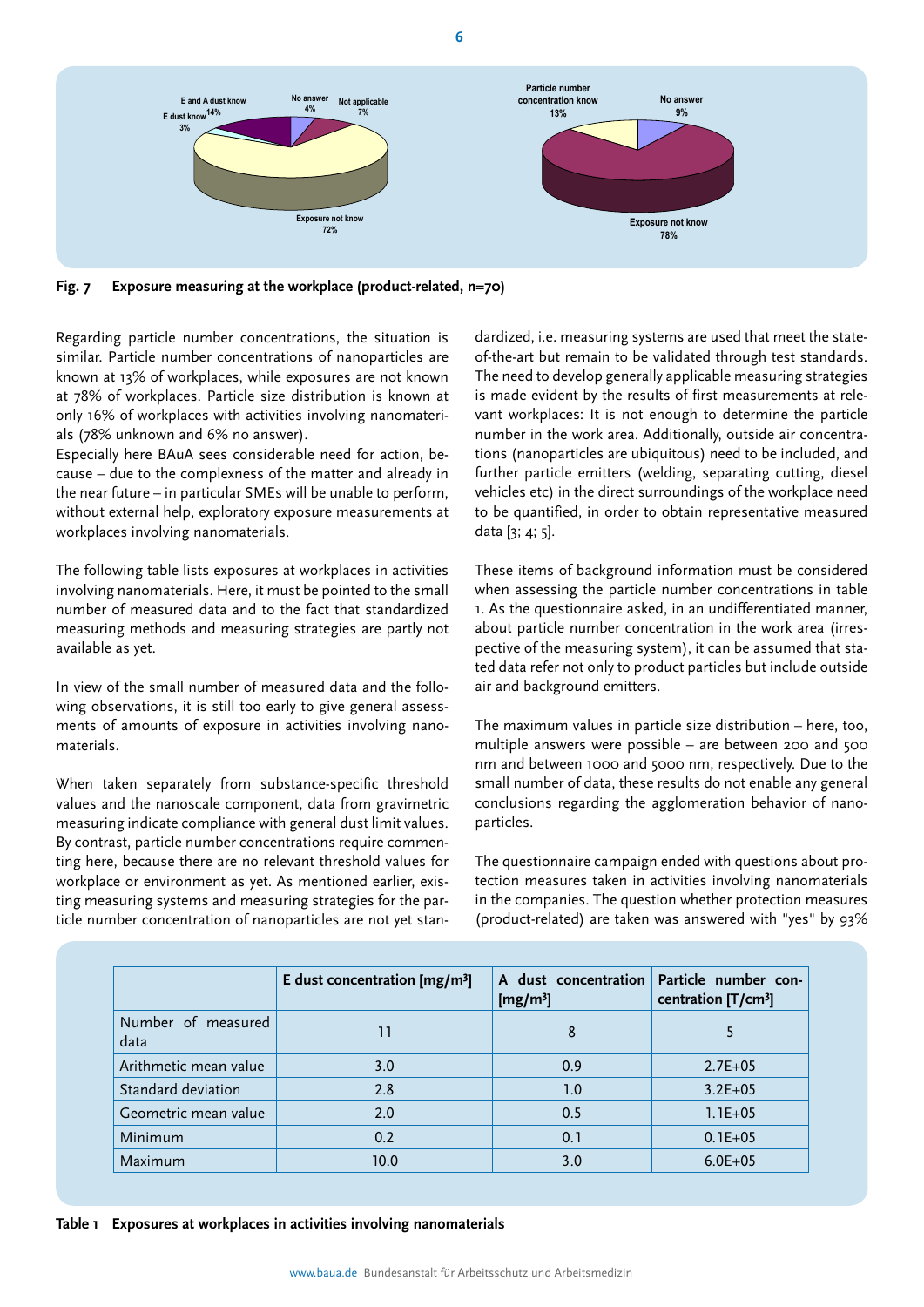of respondents (n=65) (compared with 3% - "no"; 4% no answer). It was differentiated between process- and ventilationtechnological measures and personal protective measures, respectively (fig. 8).



**Fig. 8 Protection measures taken in activities involving nanomaterials (product-related, n=70)** 

Ventilation-technical measures are used most frequently. Open ventilation systems were stated most often (n=29), followed by semi-open systems (n=21) and closed systems  $(n=13)$ . There was also automatic ventilation  $(n=18)$ .

Where process-technological measures are concerned, wet processing ranks first (n=37), followed by closed systems (n=27) and automatic processing (n=13).

In parallel to process- and ventilation-technological measures, personal protective equipment (respiratory protection) is worn in 80% of cases, i.e. respiratory protection is used not because of lacking technical measures but mainly as an extra measure of choice. Here, a relatively wide range was stated in a free text field – from mouth protection to respiratory protection (FFP1 to P3).

### **3 Summary and conclusions**

With a return rate of 33% the questionnaire gives a first overview of activities involving nanomaterials in Germany. This makes the questionnaire useful and informative, and it should be continued within a defined timeframe. Reasons for non answers or the partly incomplete filling out of questionnaires are not known, because questionnaires were anonymized so that no relevant queries could be addressed directly to the respondents. Here, queries over the telephone or the internet would be useful, as this is already done in other surveys. [6].

Out of 217 participating companies, activities involving nanomaterials are carried out by only 21%. The unexpectedly low number of companies, who perform activities involving nanomaterials, can be attributed to the given definition and to the starting criterion in the questionnaire. Therefore, a further developed version of the questionnaire should be brought in an even more detailed form. For example, inter alia the starting criterion for activities involving nanomaterials needs to be lowered to  $<$  10 kg/year, and activities involving suspensions should be included, too.

The number of workers in the production and in other activities involving nanomaterials is not very high (71% - 1 to 9 workers). In particular, the middle range (50 to 249 workers) is lacking in the implemented survey. Most companies (51%) handle nanomaterials in volumes of  $<$  100 kg/year. Only 7% of companies handle nanomaterials in volumes of over 1000 tons/year.

31% of companies carry out regular or largely exploratory exposure measurements. Most companies, who do not carry out measurements, handle nanomaterials in volumes of < 100 kg/year.

For 85% of nanomaterials, their primary particle sizes are known (maximum D50 is from 20 to  $<$  50 nm). However, for ca. 80% of products, their particle size distributions and particle number concentrations at the workplace are not known in relevant activities – the underlying reason is a work and cost-intensive measuring technology that still needs to be validated. Here, BAuA sees considerable need for action, in order to support especially SMEs and start-ups in exploratory exposure measurements at the workplace in activities involving nanomaterials.

It is still too early to make a general assessment of amounts of exposure at workplaces with activities involving nanomaterials, based on the results of the questionnaire.

In 93% of cases (products), protection measures (processand ventilation-technological measures and personal protective measures) are taken in activities involving nanomaterials; the questionnaire gives a first relevant overview.

By starting the questionnaire campaign, a first step was taken in Germany to gain an overview of the production, use and handling of synthetic nanomaterials. Building on these